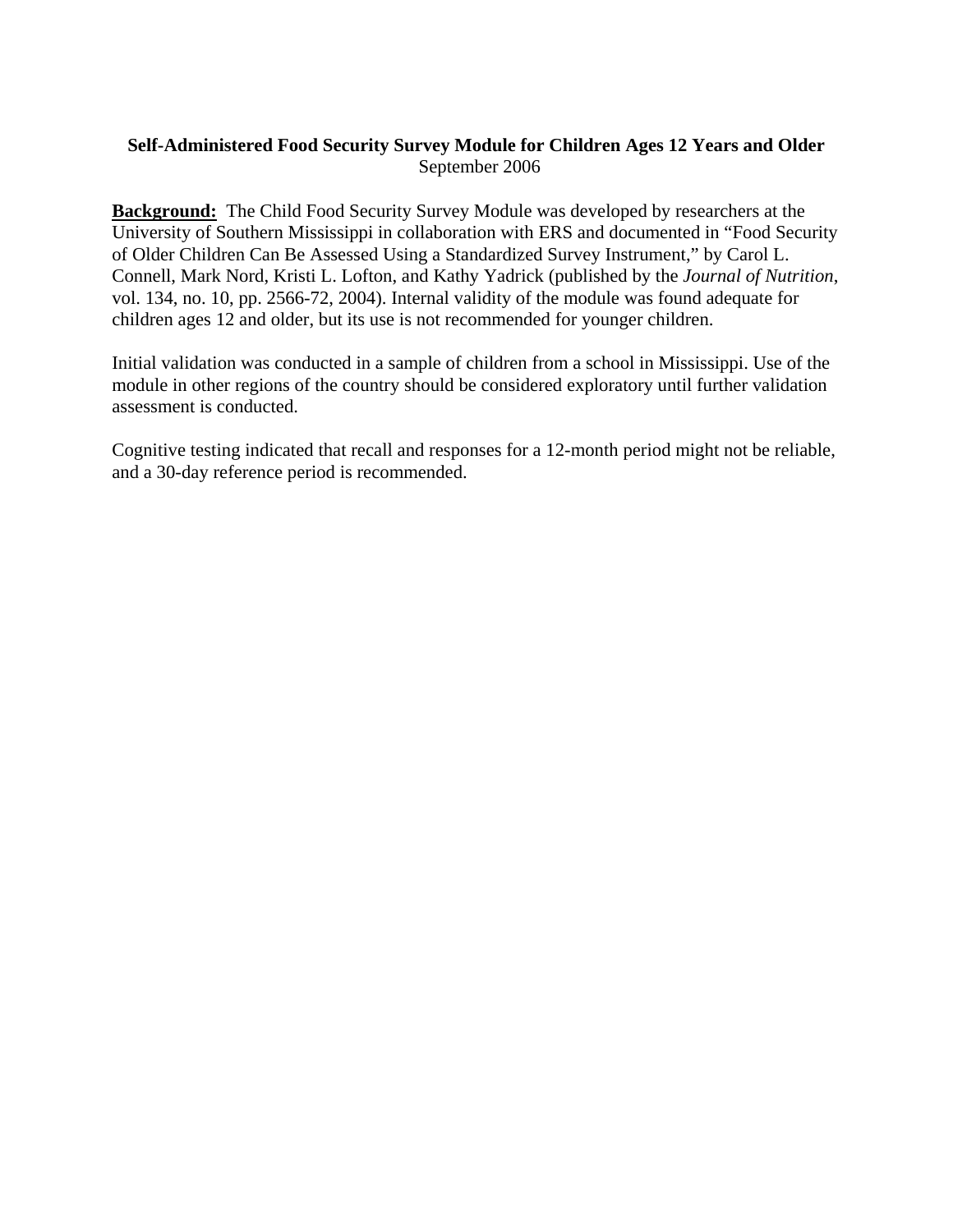## **[Begin Child Food Security Survey Module]**

The following questions are about the food situation in your home **during the last month**. Please circle the answer that best describes you. Do not put your name on the paper. Your answers will remain a secret.

1. Did you **worry** that food at home would run out before your family got money to buy more? \_\_\_\_\_\_\_ A LOT

 \_\_\_\_\_\_\_ SOMETIMES NEVER

2. Did the food that your family bought **run out**, and you didn't have money to get more?

\_\_\_\_\_ A LOT \_\_\_\_\_ SOMETIMES \_\_\_\_\_ NEVER

3. Did your meals only include a few kinds of **cheap foods** because your family was running out of money to buy food?

 \_\_\_\_\_ A LOT \_\_\_\_\_ SOMETIMES NEVER

4. How often were you not able to eat a **balanced meal** because your family didn't have enough money?

 $\frac{\phantom{1}}{\phantom{1}}$  A LOT \_\_\_\_\_ SOMETIMES \_\_\_\_\_ NEVER

- 5. Did you have to **eat less** because your family didn't have enough money to buy food?
	- $\_\_\_\$ A LOT \_\_\_\_\_ SOMETIMES NEVER
- 6. Has the size of your meals **been cut** because your family didn't have enough money for food?

 $\overline{\phantom{a}}$  A LOT \_\_\_\_\_ SOMETIMES NEVER

7. Did you have to **skip a meal** because your family didn't have enough money for food?

 \_\_\_\_\_ A LOT \_\_\_\_\_ SOMETIMES NEVER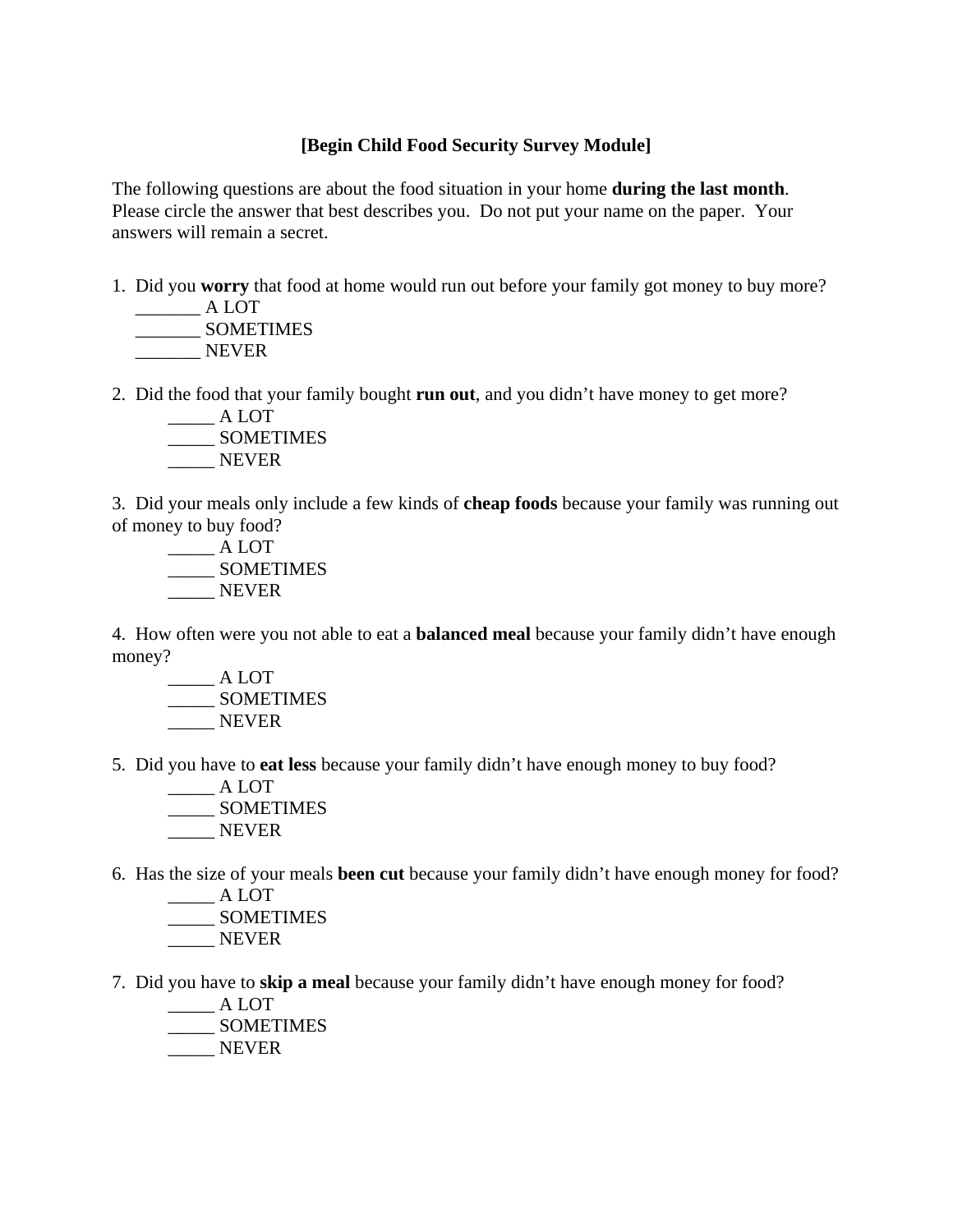- 8. Were you **hungry** but didn't eat because your family didn't have enough food?
	- $\rule{1em}{0.15mm}$  A LOT \_\_\_\_\_ SOMETIMES
	- \_\_\_\_\_ NEVER
- 9. Did you not eat for a **whole day** because your family didn't have enough money for food?
	- \_\_\_\_\_ A LOT
- \_\_\_\_\_ SOMETIMES
- $\frac{1}{2}$  NEVER

**[End of Child Food Security Survey Module]**